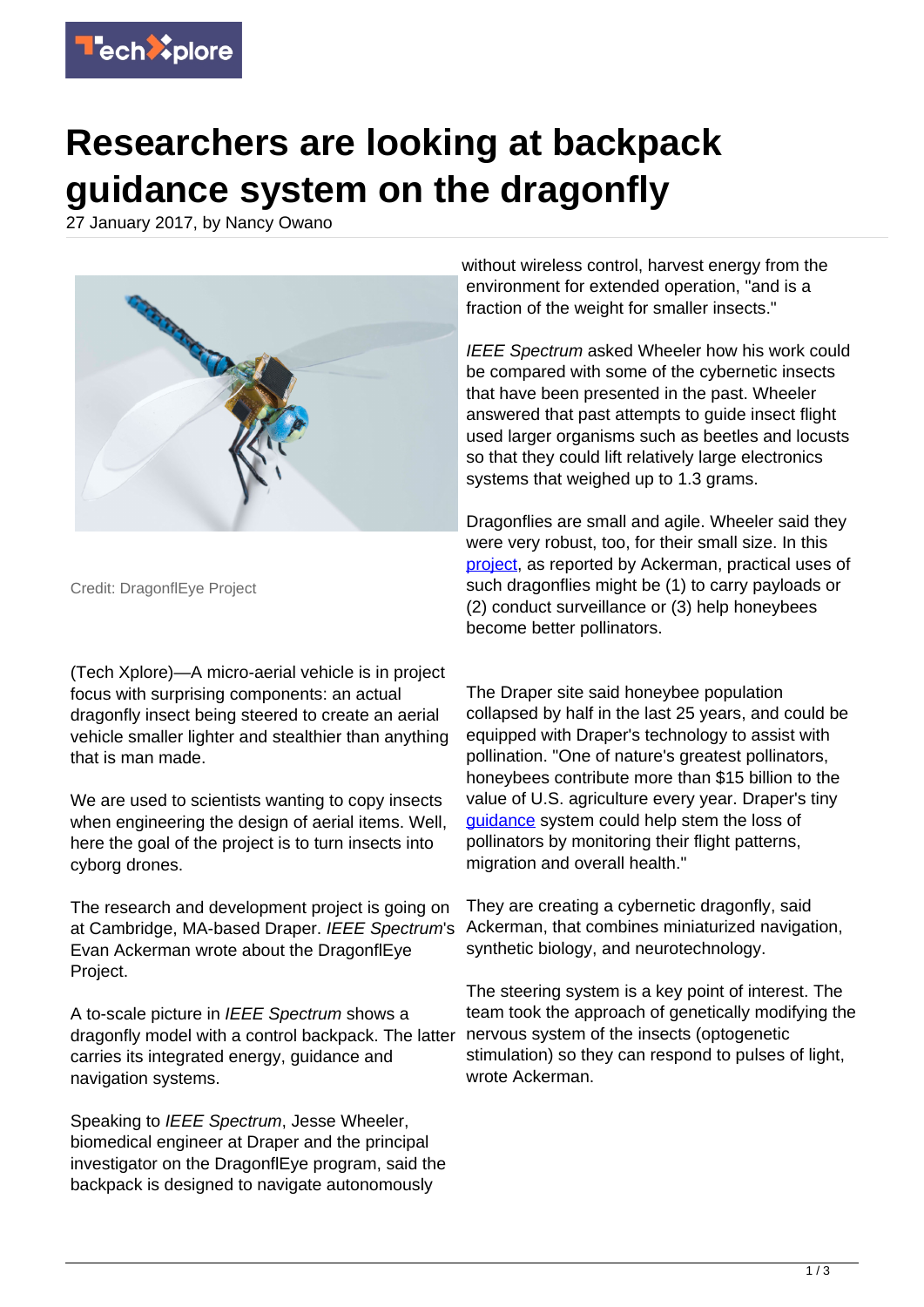



Credit: DragonflEye Project

Wheeler said in the IEEE Spectrum report that the approach "will allow us to activate individual neurons with light, which can't be done with electricity." He said the new optogenetic tools "allow optrodes to both monitor and stimulate neurons with far greater specificity than can be achieved by electrodes."

How so? Wheeler said that "electrical fields interact with all neurons in proximity to the electrode, but light will only interact with neurons that have been genetically modified."

Their approach toward harvesting energy has also been discussed.

Interestingly, EE Times had this to say about [battery life](https://techxplore.com/tags/battery+life/) in past research efforts:

"Since before the age of electronics, the Department of Defense (DoD) has been trying to turn real insects into surveillance cyborgs—their greatest breakthrough being the implantation of detectors into larvae of insects so that after metamorphosis the mature adult has inside it builtin [capabilities](http://www.eetimes.com/document.asp?doc_id=1331215) impossible to detect with the naked eye. With the advent of microelectromechanical systems (MEMS), the DoD has largely abandoned real insects in favor of micro-drones the size of insects. Their biggest problem—aside from the astronomical cost— being battery life."

EE Times said that, in contrast, Draper's dragonfly system has lifetimes "measured in months as long as they have food, water and sunlight."

Speaking to EE Times, Wheeler said, "A unique aspect of the DragonflEye system is that it's designed to be autonomous and can recharge itself from ambient energy sources, like solar power." Wheeler said that efficient energy scavenging from the environment helped to miniaturize the system without having to deal with the problem of accommodating a bulky battery.

Actually, said a report on the Draper Lab site, "DragonflEye has been a team effort between Draper and Howard Hughes Medical Institute (HHMI) at Janelia Farm to create new optogenetic tools that send guidance commands from the backpack to special "steering" neurons inside the [dragonfly](https://techxplore.com/tags/dragonfly/) nerve [cord.](http://www.draper.com/news/equipping-insects-special-service)

HHMI, it said, is applying techniques in [synthetic](https://techxplore.com/tags/synthetic+biology/) [biology](https://techxplore.com/tags/synthetic+biology/) to make steering neurons sensitive to light by inserting genes similar to those naturally found in the eye.

Moving forward, "we will be equipping dragonflies with the backpack system and begin investigating position tracking, flight control, and optimized optical stimulation," Wheeler said in IEEE Spectrum.

They are preparing to equip dragonflies with backpacks in a motion capture room that can monitor their flight movements as data is captured from the navigation system. This will allow them to develop precise onboard tracking algorithms for autonomous navigation, he added.

## **More information:**

[www.draper.com/news/equipping- … ects-special](http://www.draper.com/news/equipping-insects-special-service)**[service](http://www.draper.com/news/equipping-insects-special-service)** 

© 2017 Tech Xplore